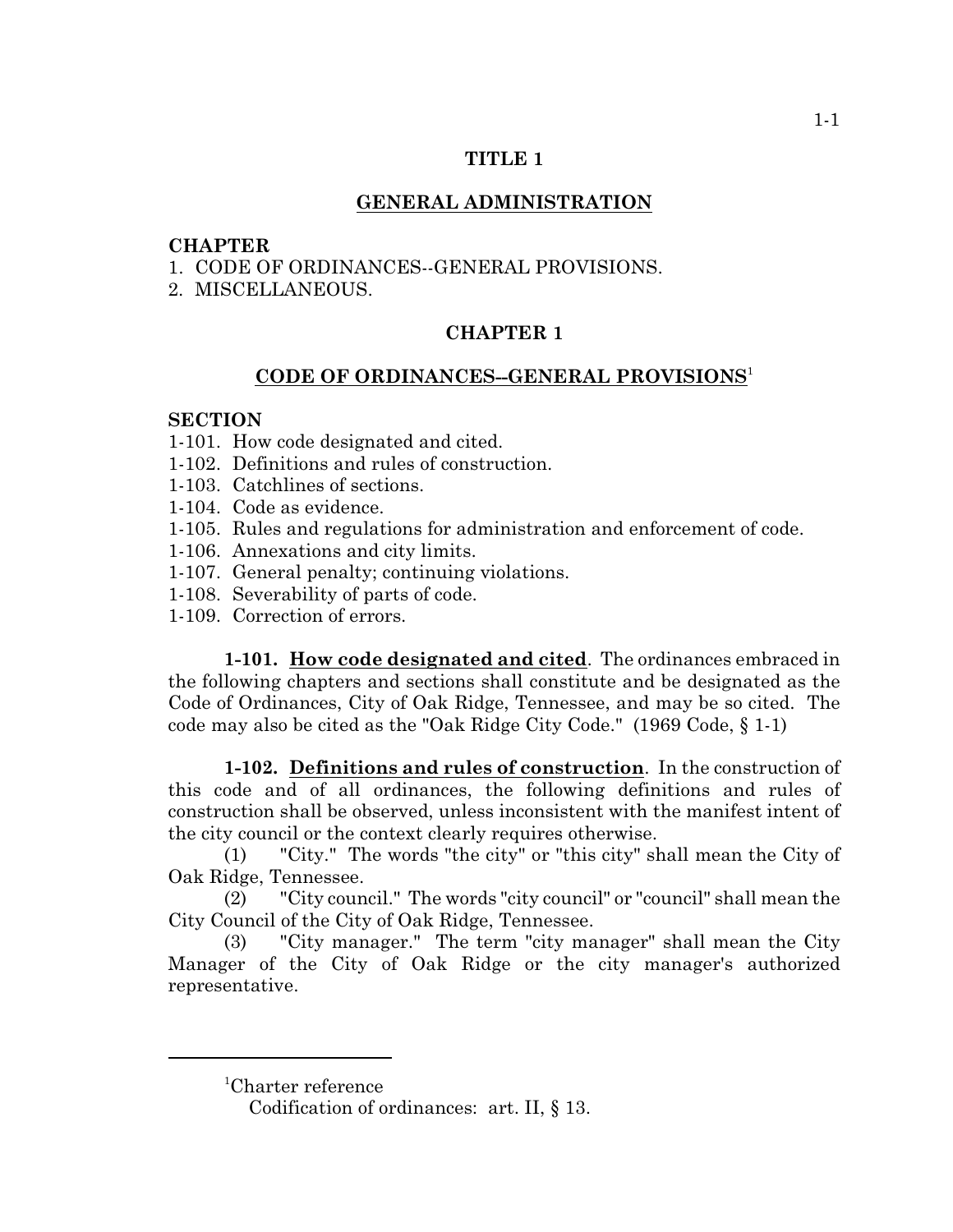(4) "Computation of time." The time within which an act is to be done shall be computed by excluding the first and including the last day, and if the last day is Sunday or a legal holiday, that shall be excluded.

(5) "Gender." Words importing the masculine gender shall include the feminine and neuter.

(6) "Joint authority." All words giving a joint authority to three (3) or more persons or officers shall be construed as giving such authority to a majority of such persons or officers.

(7) "Month." The word "month" shall mean a calendar month.

(8) "Number." Words used in the singular include the plural and the plural includes the singular number.

(9) "Oath." The word "oath" shall be construed to include an affirmation in all cases in which, by law, an affirmation may be substituted for an oath, and in such cases the words "swear" and "sworn" shall be equivalent to the words "affirm" and "affirmed."

(10) "Officers", "boards," "departments," etc. Whenever any officer, board, department or other agency is referred to by title, such reference shall be construed as if followed by the words "of the City of Oak Ridge, Tennessee," unless indicated to the contrary.

(11) "Or," "and." "Or" may be read "and," and "and" may be read "or" if the sense requires it.

(12) "Owner." The word "owner," applied to a building or land, shall include any part owner, joint owner, tenant in common, joint tenant or tenant by the entirety, of the whole or a part of such building or land.

(13) "Person." The word "person" shall include a corporation, firm, partnership, association, organization and any other group acting as a unit, as well as an individual.

(14) Personal property." Personal property includes every species of property except real property, as herein defined.

(15) "Preceding," "following." The words "preceding" and "following" shall mean next before and next after, respectively.

(16) "Property." The word "property" shall include real and personal property.

(17) "Real property." Real property shall include lands, tenements and hereditaments.

(18) "Sidewalk." The word "sidewalk" shall mean any portion of a street between the curbline and the adjacent property line intended for the use of pedestrians.

(19) "Signature or subscription" includes a mark when the person cannot write.

(20) "State." The words "the state" or "this state" shall be construed as meaning and referring to the State of Tennessee.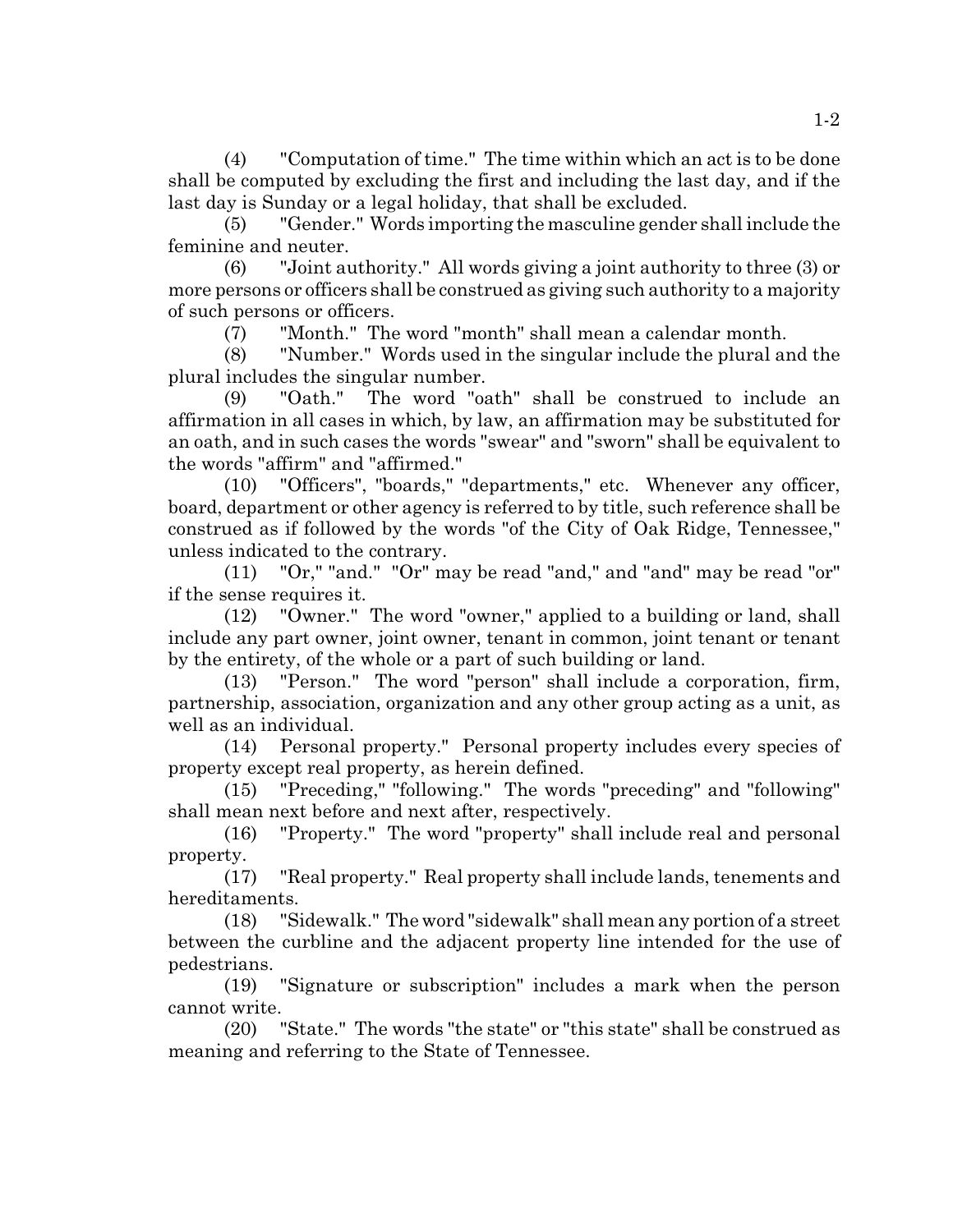(21) "Street." The word "street" shall mean and include any public way, road, highway, street, avenue, boulevard, parkway, alley, lane, viaduct, bridge and the approaches thereto within the city.

(22) "Tenant" or "occupant." The words "tenant" or "occupant," applied to a building or land, shall include any person who occupies the whole or a part of such building or land, whether alone or with others.

(23) "Tense." Words used in the past or present tense include the future as well as the past and present.

(24) "Writing." The words "writing" or "written" shall include printing and any other mode of representing words and letters.

(25) "Year." The word "year" shall mean calendar year. (1969 Code,  $§ 1-2)$ 

**1-103. Catchlines of sections**. The catchlines of the several sections of this code printed in boldface type are intended as mere catchwords to indicate the contents of the section and shall not be deemed or taken to be titles of such sections, nor as any part of the section, nor, unless expressly so provided, shall they be so deemed when any of such sections, including the catchlines, are amended or re-enacted. (1969 Code, § 1-3)

**1-104. Code as evidence**. Any printed copy of this code certified by the city clerk shall be competent evidence in all courts and legally established tribunals as to the matters contained herein. (1969 Code, § 1-4)

**1-105. Rules and regulations for administration and enforcement of code**. The city manager is hereby authorized to promulgate rules and regulations for the administration and enforcement of the provisions of this code, including, but not limited to, rules and regulations prescribing procedures for the issuance, suspension or revocation of licenses and permits required by this code; provided, however, that such rules and regulations shall be consistent with the provisions of this code and, in the event of any conflict, the code provisions shall govern. A copy of all such rules and regulations shall be on file in the city manager's office and the city clerk's office. (1969 Code, § 1-5)

**1-106. Annexations and city limits**. Nothing in this code or the ordinance adopting this code shall be deemed to affect the validity of any ordinance annexing territory to the city, and all such ordinances and the territorial limits of the city, as existing on the date of the adoption of this code, are hereby recognized as continuing in full force and effect. (1969 Code, § 1-6)

**1-107. General penalty; continuing violations**. Whenever in this code or in any ordinance of the city any act is prohibited or is made or declared to be unlawful or an offense or a misdemeanor, or wherever in such code or ordinance the doing of any act is required or the failure to do any act is declared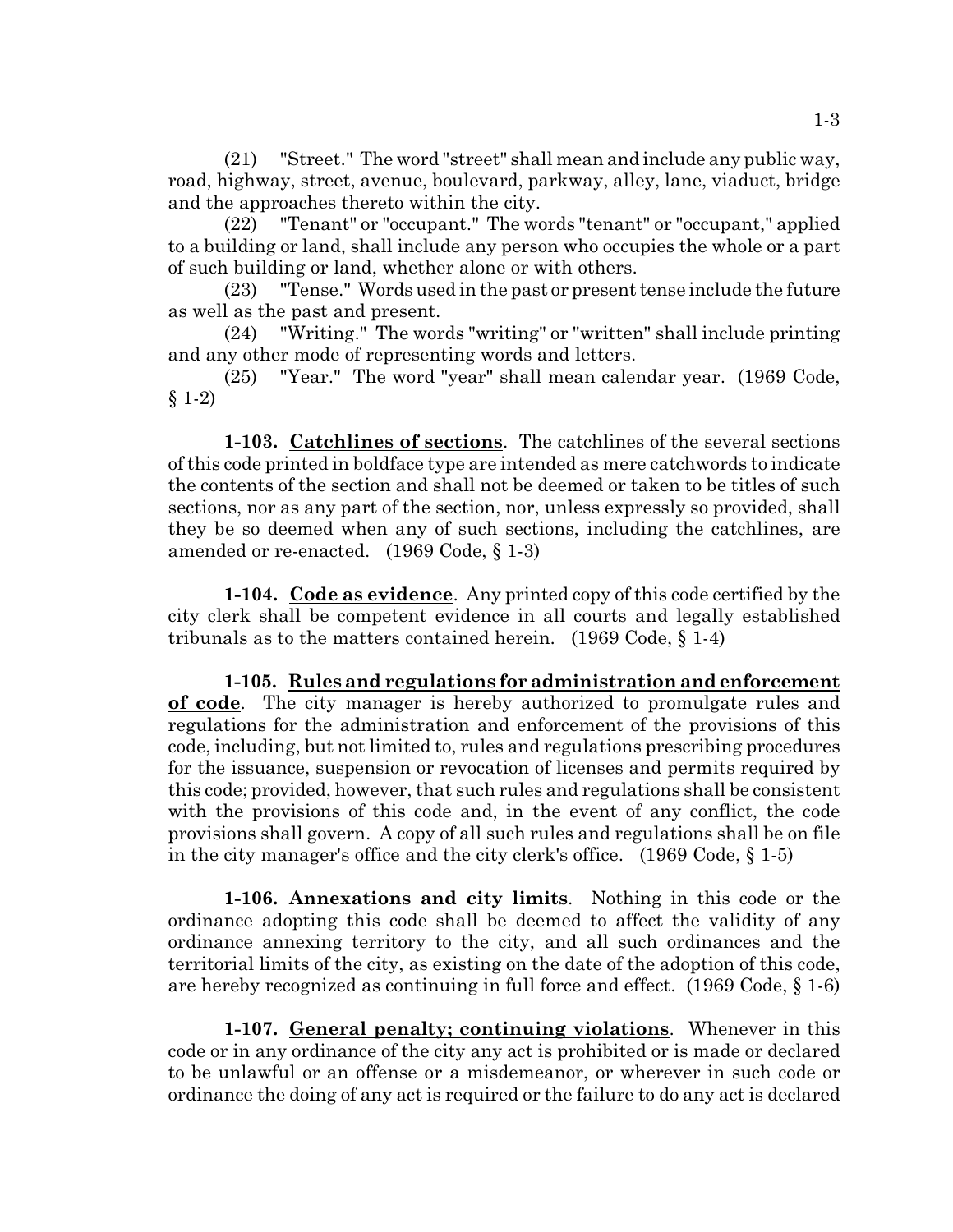to be unlawful, the violation of any such provision of this code or any such ordinance shall be punished by a penalty of not more than fifty dollars (\$50.00) for each separate violation; provided, however, that the imposition of any such penalty under the provisions of this code or of any ordinance of the city shall not prevent the revocation of any permit or license for violation of any provisions hereof where called for or permitted under the provisions of this code or of any ordinance. The city judge shall fix the penalty to be imposed under the provisions hereof as the city judge's discretion may dictate. Each day that any violation of this code or of any ordinance continues shall constitute a separate offense.

Where any act of the general assembly of the state provides for a greater minimum penalty than one dollar (\$1.00), the minimum penalty prescribed by the state law shall prevail, and be assessed by the city judge.

Whenever in this code reference is made to a maximum penalty of greater than fifty dollars (\$50.00), this section shall prevail and the maximum penalty shall be fifty dollars  $(\$50.00)$ .  $(1969 \text{ Code}, \S 1-7, \text{modified})$ 

**1-108. Severability of parts of code**. It is hereby declared to be the intention of the city council that the sections, paragraphs, sentences, clauses, and words of this code are severable, and if any word, clause, sentence, paragraph or section of this code shall be declared unconstitutional by the valid judgment or decree of any court of competent jurisdiction, such unconstitutionality shall not affect any of the remaining words, clauses, sentences, paragraphs and sections of this code, since the same would have been enacted by the city council without the incorporation in this code of any such unconstitutional word, clause, sentence, paragraph or section. (1969 Code,  $§ 1-8)$ 

**1-109. Correction of errors**. The city manager or the city manager's authorized representative, with the concurrence of the city attorney, may make or have made the correction of typographical or numbering errors in an ordinance or sections of this code, and may make or have made changes in the numbering sequence of ordinances or code sections when necessitated or occasioned by the amendments thereto. (1969 Code, § 1-9)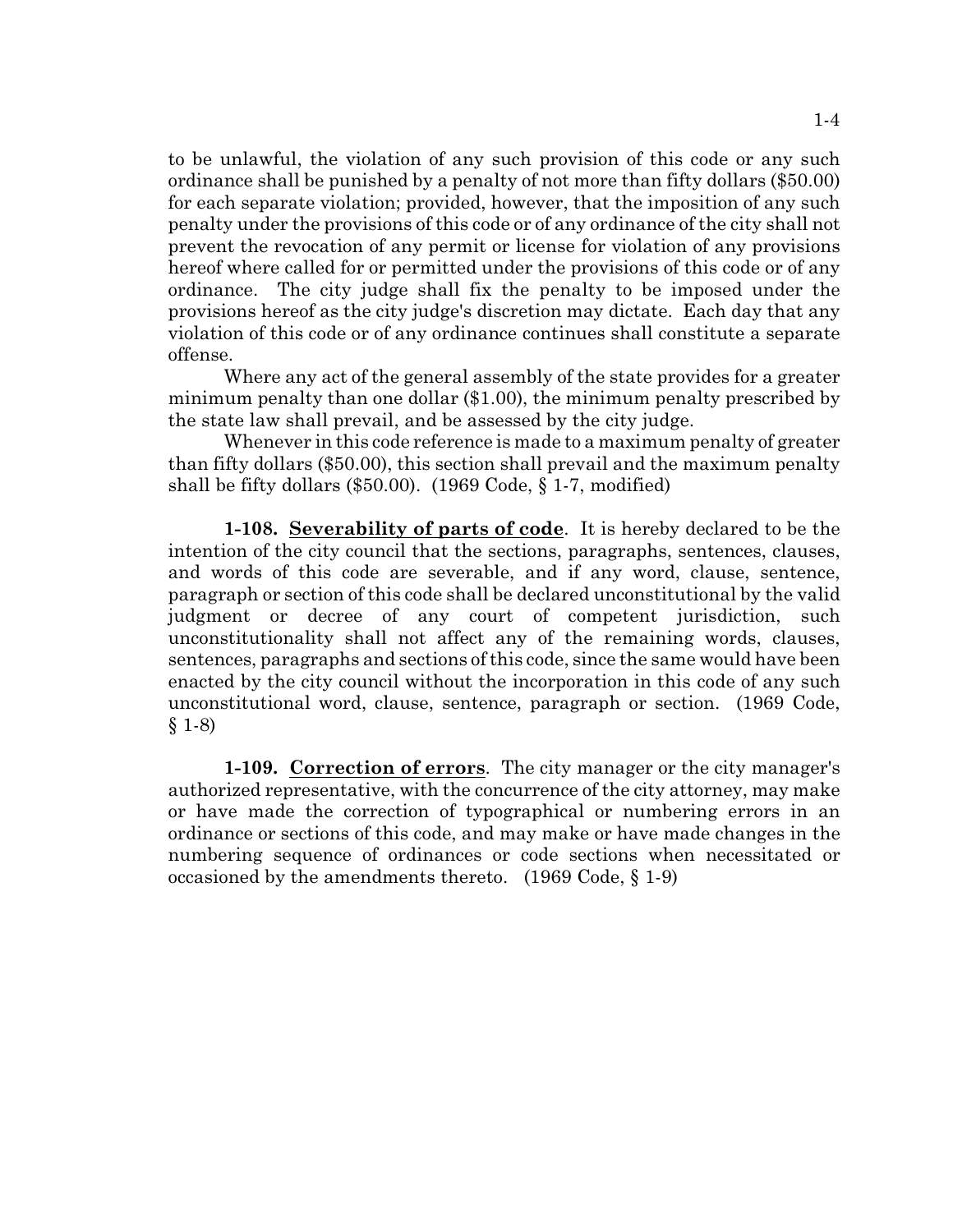## **CHAPTER 2**

# **MISCELLANEOUS**

## **SECTION**

- 1-201. Administrative organization of the city.
- 1-202. Time and place of council meetings.
- 1-203. Fees for city documents, labor and material generally.

**1-201.** Administrative organization of the city.<sup>1</sup> An administrative organization is hereby established for the city under the direction of the city manager and subject to the city manager's full direction and control providing staff assistance on matters of administrative, judicial, and legislative services, and further consisting of the following divisions and departments:

(1) General government division to include the office of the city manager, the office of the city clerk, and the legal department.

- (2) Community development department.
- (3) Public works department.
- (4) Electric department.
- (5) Fire department.
- (6) Recreation and parks department.
- (7) Police department.
- (8) Library department.
- (9) Economic development department.
- (10) Administrative services division to include:
	- (a) Data services department.
	- (b) Finance department.
	- (c) Personnel department.

All such divisions and departments shall be operated in accordance with administrative regulations issued by the city manager. (Ord. #1-97, Jan. 1997, modified)

**1-202. Time and place of council meetings.** The city council shall hold regular meetings in Oak Ridge at least once monthly. Increased frequency, time of day, and place of its meetings shall be established by resolution. (1969 Code, § 2-3, modified)

<sup>1</sup>Charter reference Administrative organization: art. V, § 5.

 ${}^{2}$ Charter references

- Quorum of council: art. II, § 4.
- Regular meetings of council: art. II, § 1.